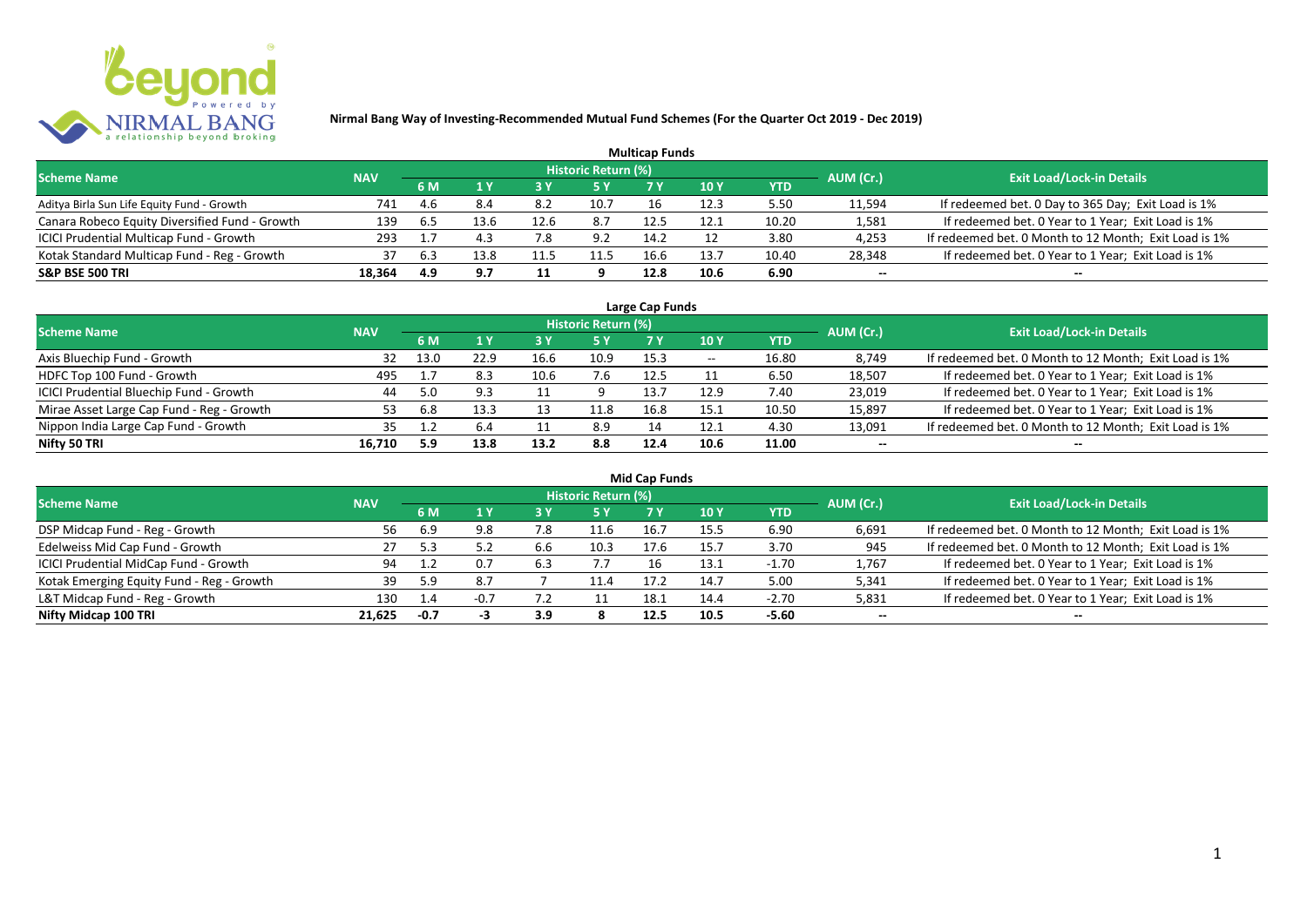

|                                                  |            |      |      |     |                            | Large & Midcap |      |      |           |                                                    |
|--------------------------------------------------|------------|------|------|-----|----------------------------|----------------|------|------|-----------|----------------------------------------------------|
| <b>Scheme Name</b>                               | <b>NAV</b> |      |      |     | <b>Historic Return (%)</b> |                |      |      | AUM (Cr.) | <b>Exit Load/Lock-in Details</b>                   |
|                                                  |            | 6 M  |      |     | 5 Y                        |                |      | YTD  |           |                                                    |
| Canara Robeco Emerging Equities - Growth         | 94         | 3.0  |      | 9.9 | 12.6                       | 20.2           | 19.2 | 5.50 | 5,235     | If redeemed bet. 0 Year to 1 Year; Exit Load is 1% |
| Invesco India Growth Opportunities Fund - Growth |            | - 8. | 12.6 |     | 10.9                       | 15.2           |      | 9.00 | 1,991     | If redeemed bet. 0 Year to 1 Year; Exit Load is 1% |
| Principal Emerging Bluechip Fund - Growth        | 105        |      |      | 8.8 |                            | 18.6           | 15.1 | 4.20 | 2.261     | If redeemed bet. 0 Year to 1 Year; Exit Load is 1% |
| NIFTY Large Midcap 250 TRI                       | 7.248      | 3.8  | 6.8  | 10  | 9.9                        | 14.2           | 11.6 | 3.60 | $- -$     | $- -$                                              |

| <b>Focused Funds</b>             |            |      |      |      |                            |      |       |       |           |                                                       |  |  |  |
|----------------------------------|------------|------|------|------|----------------------------|------|-------|-------|-----------|-------------------------------------------------------|--|--|--|
| <b>Scheme Name</b>               | <b>NAV</b> |      |      |      | <b>Historic Return (%)</b> |      |       |       | AUM (Cr.) | <b>Exit Load/Lock-in Details</b>                      |  |  |  |
|                                  |            | 6 M  |      |      | 5 Y                        |      | 10 Y  | YTD   |           |                                                       |  |  |  |
| Axis Focused 25 Fund - Growth    | 30         | 13.7 | 18.1 | 15.8 | 13.4                       | 15.6 | $- -$ | 13.30 | 8,800     | If redeemed bet. 0 Month to 12 Month; Exit Load is 1% |  |  |  |
| SBI Focused Equity Fund - Growth | 149        |      | 17.8 | 12.6 | 12.3                       |      |       | 13.00 | 6,125     | If redeemed bet. 0 Year to 1 Year; Exit Load is 1%    |  |  |  |
| <b>S&amp;P BSE 500 TRI</b>       | 18,364     | 4.9  | J.I  |      |                            | 12.8 | 10.6  | 6.90  | $- -$     | $-$                                                   |  |  |  |

| <b>Small Cap Funds</b>                         |            |        |        |                     |      |                   |       |            |           |                                                    |  |  |  |
|------------------------------------------------|------------|--------|--------|---------------------|------|-------------------|-------|------------|-----------|----------------------------------------------------|--|--|--|
| <b>Scheme Name</b>                             | <b>NAV</b> |        |        | Historic Return (%) |      |                   |       |            | AUM (Cr.) | <b>Exit Load/Lock-in Details</b>                   |  |  |  |
|                                                |            |        |        |                     | 5 Y  | 7 Y               | 10Y   | <b>YTD</b> |           |                                                    |  |  |  |
| Franklin India Smaller Companies Fund - Growth | 49         | -5.6   | -5.6   | 1.3                 |      | 17.6              | 15.2  | $-6.20$    | 7,031     | If redeemed bet. 0 Year to 1 Year; Exit Load is 1% |  |  |  |
| HDFC Small Cap Fund - Growth                   | 39         | $-7.4$ |        | 8.3                 | 9.8  | 14.4              | 12.3  | $-9.00$    | 9,137     | If redeemed bet. 0 Year to 1 Year; Exit Load is 1% |  |  |  |
| L&T Emerging Businesses Fund - Reg - Growth    | 23         | $-3.7$ | $-7.8$ | 6.7                 | 11.3 | $\hspace{0.05cm}$ | $- -$ | $-8.80$    | 6,112     | If redeemed bet. 0 Year to 1 Year; Exit Load is 1% |  |  |  |
| SBI Small Cap Fund - Growth                    |            | 6.0    | 7.1    |                     |      | 23.5              | 18.2  | 5.60       | 2,915     | If redeemed bet. 0 Year to 1 Year; Exit Load is 1% |  |  |  |
| Nifty Smallcap 100 TRI                         | 7.048      | $-7.5$ | $-7.3$ | $-1.3$              |      | 8.6               | 7.3   | $-10.00$   | $- -$     | --                                                 |  |  |  |

## **ELSS Schemes (Tax Saving u/s 80-C)**

| <b>Scheme Name</b>                            | <b>NAV</b> |        |      | <b>Historic Return (%)</b> |           |       |            |       | AUM (Cr.) | <b>Exit Load/Lock-in Details</b> |
|-----------------------------------------------|------------|--------|------|----------------------------|-----------|-------|------------|-------|-----------|----------------------------------|
|                                               |            | 6 M    |      |                            | <b>5Y</b> | 7 Y   | <b>10Y</b> | YTD   |           |                                  |
| Aditya Birla Sun Life Tax Relief 96 - Growth  | 32         |        | -6.1 | 9.9                        | 11.2      | 15.9  |            | 2.40  | 9,814     | Nil                              |
| Axis Long Term Equity Fund - Growth           | 49         | 13.0   | 18.4 | 14.3                       | 12.2      | 19.1  | $- -$      | 13.70 | 21,492    | Nil                              |
| IDFC Tax Advantage (ELSS) Fund - Reg - Growth | 54         | $-0.8$ |      | 8.8                        | 9.4       | 14.3  | 12.6       | 0.30  | 2,053     | Nil                              |
| Invesco India Tax Plan - Growth               | 53         | 7.8    | 10.5 |                            | 10.4      | 15.7  | 14.1       | 7.50  | 962       | Nil                              |
| Mirae Asset Tax Saver Fund - Reg - Growth     | 19         | 9.3    | 15.1 |                            | $- -$     | $- -$ | $- -$      | 11.80 | 2,671     | Nil                              |
| <b>S&amp;P BSE 200 TRI</b>                    | 5.961      | 5.8    | 11.3 | 11.9                       | 9.3       |       | 10.8       | 8.30  | $- -$     | $- -$                            |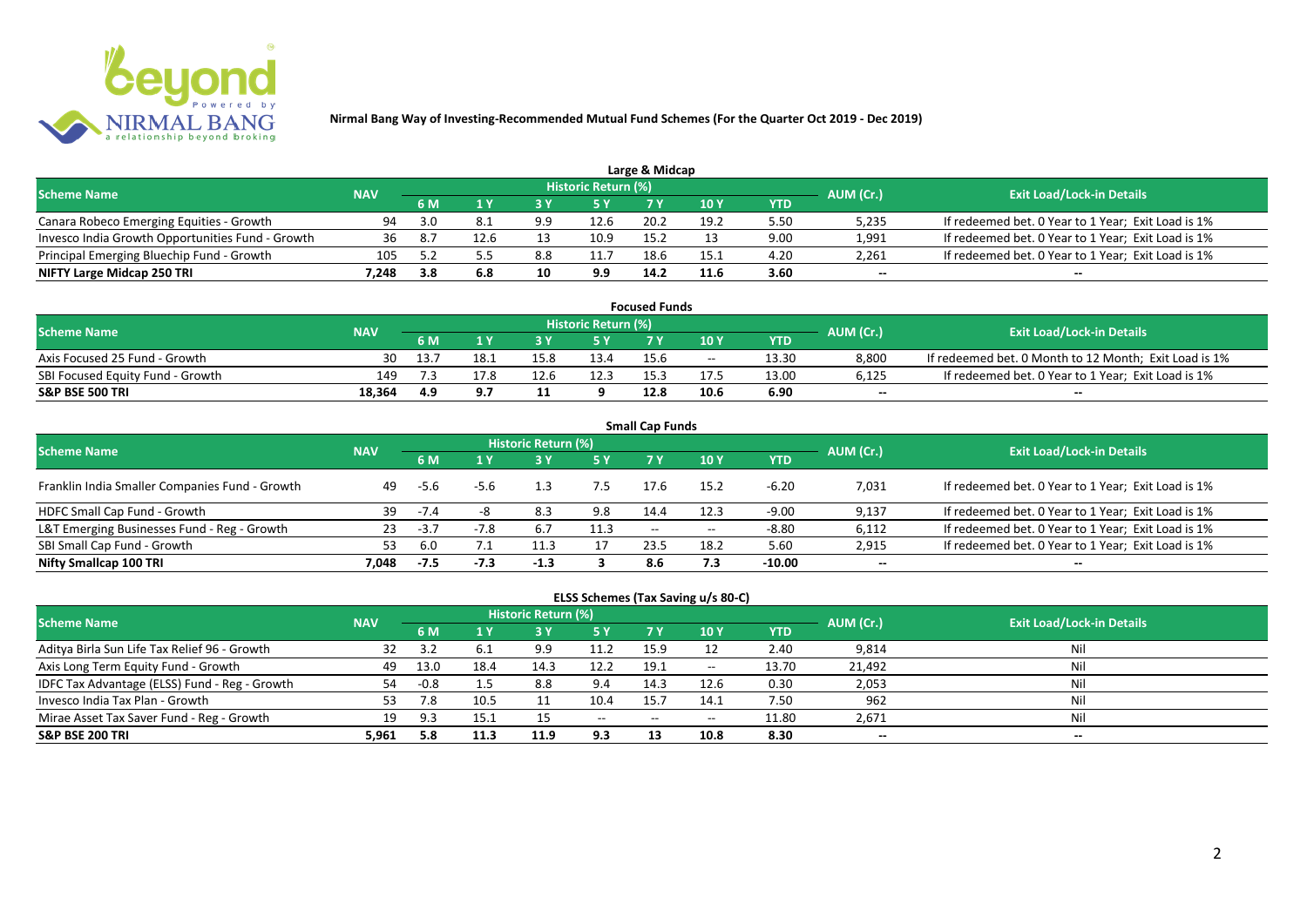

|                                           |            |      |     |                            |      | <b>Contra/Value Fund</b> |      |            |           |                                                    |
|-------------------------------------------|------------|------|-----|----------------------------|------|--------------------------|------|------------|-----------|----------------------------------------------------|
| <b>Scheme Name</b>                        | <b>NAV</b> |      |     | <b>Historic Return (%)</b> |      |                          |      |            | AUM (Cr.) | <b>Exit Load/Lock-in Details</b>                   |
|                                           |            | 6 M  | 1 Y |                            | 5 Y  | 7 Y                      | 10Y  | <b>YTD</b> |           |                                                    |
| Kotak India EQ Contra Fund - Reg - Growth | 54         |      |     | 12.6                       | 9.5  | 13.2                     | 11.2 | 8.00       | 875       | If redeemed bet. 0 Year to 1 Year; Exit Load is 1% |
| Invesco India Contra Fund - Growth        | 48         | -4.2 | 6.9 | 11.4                       | 11.1 | 16.2                     | 13.3 | 4.00       | 4,486     | If redeemed bet. 0 Year to 1 Year; Exit Load is 1% |
| UTI Value Opportunities Fund - Growth     | 62         | -4.6 |     |                            | _ հ  | 10.3                     | 10.7 | 6.60       | 4,461     | If redeemed bet. 0 Year to 1 Year; Exit Load is 1% |
| Nippon India Value Fund - Growth          | 74         |      |     | 9.1                        | 8.6  | 12.6                     |      | 3.80       | 3,152     | If redeemed bet. 0 Year to 1 Year; Exit Load is 1% |
| S&P BSE 500 TRI                           | 18.364     | 4.9  | 9.7 |                            |      | 12.8                     | 10.6 | 6.90       | $- -$     | $-$                                                |

| Sector/Thematic                                                           |            |        |        |                            |           |      |       |            |           |                                                       |  |  |  |  |
|---------------------------------------------------------------------------|------------|--------|--------|----------------------------|-----------|------|-------|------------|-----------|-------------------------------------------------------|--|--|--|--|
| Scheme Name                                                               | <b>NAV</b> |        |        | <b>Historic Return (%)</b> |           |      |       |            | AUM (Cr.) | <b>Exit Load/Lock-in Details</b>                      |  |  |  |  |
|                                                                           |            | 6 M    | 1Y     | 3 Y                        | <b>5Y</b> | 7 Y  | 10Y   | <b>YTD</b> |           |                                                       |  |  |  |  |
| Canara Robeco Consumer Trends Fund - Reg -<br>Growth                      | 43         | 13.3   | 20.3   | 13.5                       | 12.9      | 15.8 | 15.2  | 12.70      | 373       | If redeemed bet. 0 Year to 1 Year; Exit Load is 1%    |  |  |  |  |
| Mirae Asset Great Consumer Fund - Growth                                  | 37         | 12.1   | 14.9   | 15                         | 12.7      | 16.3 | $- -$ | 8.10       | 931       | If redeemed bet. 0 Year to 1 Year; Exit Load is 1%    |  |  |  |  |
| <b>ICICI Prudential Technology Fund - Growth</b>                          | 58         | $-0.1$ | 0.2    | 14.8                       | 7.8       | 17   | 16.6  | 1.70       | 440       | If redeemed bet. 0 Day to 15 Day; Exit Load is 1%     |  |  |  |  |
| Nippon India Pharma Fund - Growth                                         | 147        | $-1.3$ | $-5.5$ | 1.4                        | 3.4       | 11.8 | 14.6  | $-2.00$    | 2,332     | If redeemed bet. 0 Year to 1 Year; Exit Load is 1%    |  |  |  |  |
| BNP Paribas India Consumption Fund - Reg - Growth                         | 13         | 13.8   | 23.2   | $- -$                      | $- -$     | $-$  | $- -$ | 15.60      | 441       | If redeemed bet. 0 Month to 12 Month; Exit Load is 1% |  |  |  |  |
| ICICI Prudential Banking and Financial Services Fund -<br>Retail - Growth | 67         |        | 16     | 13.1                       | 14.4      | 18   | 16.4  | 9.80       | 3,290     | If redeemed bet. 0 Day to 15 Day; Exit Load is 1%     |  |  |  |  |
| <b>S&amp;P BSE 500 TRI</b>                                                | 18.364     | 4.9    | 9.7    |                            | q         | 12.8 | 10.6  | 6.90       | --        | --                                                    |  |  |  |  |

|                                                            |            |           |      |                            |                          |                          | <b>Dynamic Asset Allocation Funds</b> |            |           |                                                         |
|------------------------------------------------------------|------------|-----------|------|----------------------------|--------------------------|--------------------------|---------------------------------------|------------|-----------|---------------------------------------------------------|
| Scheme Name                                                | <b>NAV</b> |           |      | <b>Historic Return (%)</b> |                          |                          |                                       |            |           | <b>Exit Load/Lock-in Details</b>                        |
|                                                            |            | <b>6M</b> | 1 Y  | 3 Y                        | 5 Y                      | <b>7Y</b>                | <b>10Y</b>                            | <b>YTD</b> | AUM (Cr.) |                                                         |
| ICICI Prudential Balanced Advantage Fund - Reg -<br>Growth | 38         | 6.4       | 11.7 | 9.2                        | 9.1                      | 12.4                     | 12.3                                  | 9.00       | 27,956    | If redeemed bet. 0 Year to 1 Year; Exit Load is 1%      |
| Invesco India Dynamic Equity Fund - Growth                 | 30         | 5.4       | 10.8 | 8.9                        | 7.8                      | 12.2                     | 10.6                                  | 8.70       | 924       | If redeemed bet. 0 Month to 3 Month; Exit Load is 0.25% |
| Nippon India Balanced Advantage Fund - Growth              | 93         | 3.3       |      | 8.9                        | 7.7                      | 11.9                     |                                       | 6.60       | 2,495     | If redeemed bet. 0 Month to 12 Month; Exit Load is 1%   |
| SBI Dynamic Asset Allocation Fund - Reg - Growth           | 14         | 2.9       | 4.9  | 8.5                        | $\overline{\phantom{a}}$ | $\overline{\phantom{a}}$ | $- -$                                 | 4.20       | 683       | If redeemed bet. 0 Month to 12 Month; Exit Load is 1%   |
| NIFTY 50 Hybrid Composite Debt 65:35 Index                 | 10,382     | 6.5       | 13.8 | 11.3                       | 8.9                      | 11.2                     | 10.2                                  | 10.70      | $- -$     | $- -$                                                   |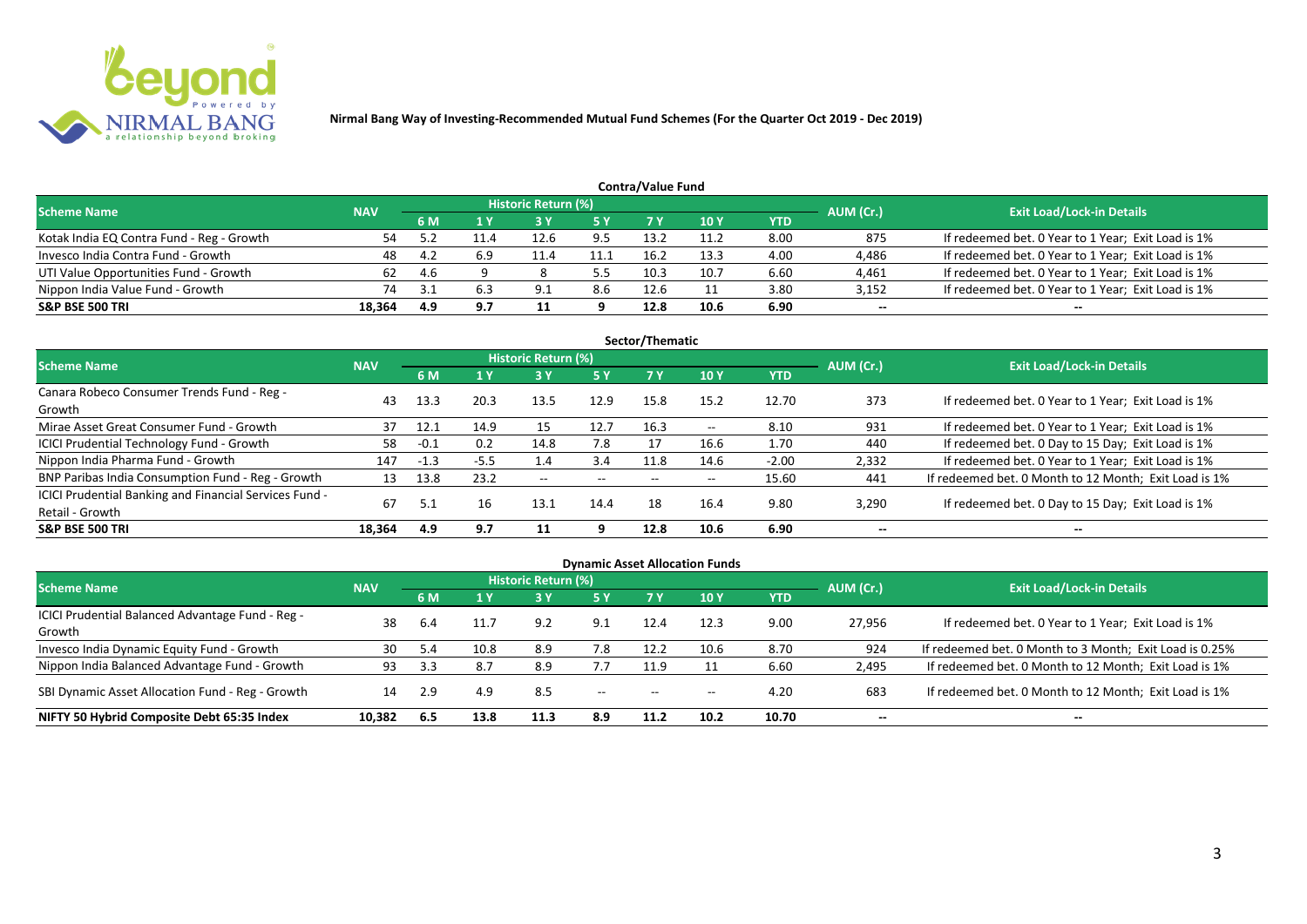

| <b>Hybrid Aggressive</b>                        |            |     |      |                            |               |       |       |            |           |                                                       |  |  |  |  |
|-------------------------------------------------|------------|-----|------|----------------------------|---------------|-------|-------|------------|-----------|-------------------------------------------------------|--|--|--|--|
| <b>Scheme Name</b>                              | <b>NAV</b> |     |      | <b>Historic Return (%)</b> |               |       |       |            | AUM (Cr.) | <b>Exit Load/Lock-in Details</b>                      |  |  |  |  |
|                                                 |            | 6 M | 1 Y  | <b>3 Y</b>                 | <b>5 Y</b>    | 7 Y   | 10 Y  | <b>YTD</b> |           |                                                       |  |  |  |  |
| HDFC Hybrid Equity Fund - Growth                | 54         | 2.9 | 8.1  | 6.6                        | 4.9           | 10.1  | 8.8   | 5.60       | 21,087    | If redeemed bet. 0 Year to 1 Year; Exit Load is 1%    |  |  |  |  |
| ICICI Prudential Equity & Debt Fund - Growth    | 136        | 3.2 | 6.9  | 9.2                        | 9.4           | 14.4  | 13.7  | 6.50       | 23,487    | If redeemed bet. 0 Year to 1 Year; Exit Load is 1%    |  |  |  |  |
| Mirae Asset Hybrid - Equity Fund - Reg - Growth | 15         |     | 11.7 | 11.1                       | $\sim$ $\sim$ | $- -$ | $- -$ | 9.50       | 2,809     | If redeemed bet. 0 Year to 1 Year; Exit Load is 1%    |  |  |  |  |
| SBI Equity Hybrid Fund - Growth                 | 143        | 7.8 | 15.2 | 10.4                       | 10.5          | 14.9  | 12.2  | 11.20      | 30,551    | If redeemed bet. 0 Month to 12 Month; Exit Load is 1% |  |  |  |  |
| Canara Robeco Equity Hybrid Fund - Growth       | 165        | 6.7 | 12.5 | 9.8                        | 9.7           | 13.3  | 12.7  | 9.80       | 2,607     | If redeemed bet. 0 Year to 1 Year; Exit Load is 1%    |  |  |  |  |
| NIFTY 50 Hybrid Composite Debt 65:35 Index      | 10,382     | 6.5 | 13.8 | 11.3                       | 8.9           | 11.2  | 10.2  | 10.70      | $- -$     | $- -$                                                 |  |  |  |  |

| <b>Arbitrage Fund</b>                      |            |     |   |                            |     |  |  |            |           |                                                         |  |  |  |
|--------------------------------------------|------------|-----|---|----------------------------|-----|--|--|------------|-----------|---------------------------------------------------------|--|--|--|
| <b>Scheme Name</b>                         | <b>NAV</b> |     |   | <b>Historic Return (%)</b> |     |  |  |            | AUM (Cr.) | <b>Exit Load/Lock-in Details</b>                        |  |  |  |
|                                            |            | 1 M | M | 6 M                        | 1 V |  |  | <b>YTD</b> |           |                                                         |  |  |  |
| IDFC Arbitrage Fund - Reg - Growth         |            |     |   |                            |     |  |  | 6.60       | 10,891    | If redeemed bet. 0 Month to 1 Month; Exit Load is 0.25% |  |  |  |
| Kotak Equity Arbitrage Fund - Reg - Growth | 28         | 6.4 |   |                            |     |  |  | 6.50       | 16,198    | If redeemed bet. 0 Day to 30 Day; Exit Load is 0.25%    |  |  |  |
| Nippon India Arbitrage Fund - Growth       | 20.        |     |   |                            |     |  |  | 6.60       | 9,497     | If redeemed bet. 0 Month to 1 Month; Exit Load is 0.25% |  |  |  |

| <b>Equity Saver</b>                      |            |     |      |                     |       |                          |       |            |           |                                                       |  |  |  |  |
|------------------------------------------|------------|-----|------|---------------------|-------|--------------------------|-------|------------|-----------|-------------------------------------------------------|--|--|--|--|
| <b>Scheme Name</b>                       | <b>NAV</b> |     |      | Historic Return (%) |       |                          |       |            | AUM (Cr.) | <b>Exit Load/Lock-in Details</b>                      |  |  |  |  |
|                                          |            | 6 M |      |                     |       | 7 V                      | 10Y   | <b>YTD</b> |           |                                                       |  |  |  |  |
| Axis Equity Saver Fund - Reg - Growth    |            |     | 10.3 | 8.3                 | $ -$  | $-$                      | $-$   | 7.70       | 805       | If redeemed bet. 0 Month to 12 Month; Exit Load is 1% |  |  |  |  |
| <b>HDFC Equity Savings Fund - Growth</b> |            |     |      |                     | 7.6   | 8.8                      |       | 4.90       | 4,732     | If redeemed bet. 0 Year to 1 Year; Exit Load is 1%    |  |  |  |  |
| Kotak Equity Savings Fund - Reg - Growth |            |     | 8.7  |                     |       | $\overline{\phantom{a}}$ | $- -$ | 6.70       | 1,908     | If redeemed bet. 0 Year to 1 Year; Exit Load is 1%    |  |  |  |  |
| CRISIL Hybrid 50+50 - Moderate Index*    |            |     |      |                     | $- -$ |                          | --    |            | $- -$     |                                                       |  |  |  |  |

| <b>Liquid Funds</b>              |            |            |     |                     |     |       |                                |                 |        |                                  |  |  |  |
|----------------------------------|------------|------------|-----|---------------------|-----|-------|--------------------------------|-----------------|--------|----------------------------------|--|--|--|
| <b>Scheme Name</b>               | <b>NAV</b> |            |     | Historic Return (%) |     |       | Avg<br>AUM (Cr.)<br><b>YTM</b> |                 |        | <b>Exit Load/Lock-in Details</b> |  |  |  |
|                                  |            | <b>1 W</b> | 2 W | 1 M                 | 3M  | 1 Y   |                                | <b>Maturity</b> |        |                                  |  |  |  |
| Axis Liquid Fund - Growth        | 2.147      | 4.8        |     |                     | 5.6 |       | 5.69                           | $ -$            | 30,068 | *Ref Footnote                    |  |  |  |
| IDFC Cash Fund - Reg - Growth    | 2.343      | -4.5       |     |                     | 4.د |       | 5.55                           | $\sim$          | 13,603 | *Ref Footnote                    |  |  |  |
| Kotak Liquid Fund - Reg - Growth | 3.918      | 4.5        |     |                     | 5.5 |       | 5.6                            | $- -$           | 26.459 | *Ref Footnote                    |  |  |  |
| <b>CRISIL Liquid Fund Index</b>  | $- -$      | 4.7        |     | <b></b>             | 5.9 | $- -$ |                                | $- -$           | $- -$  | $- -$                            |  |  |  |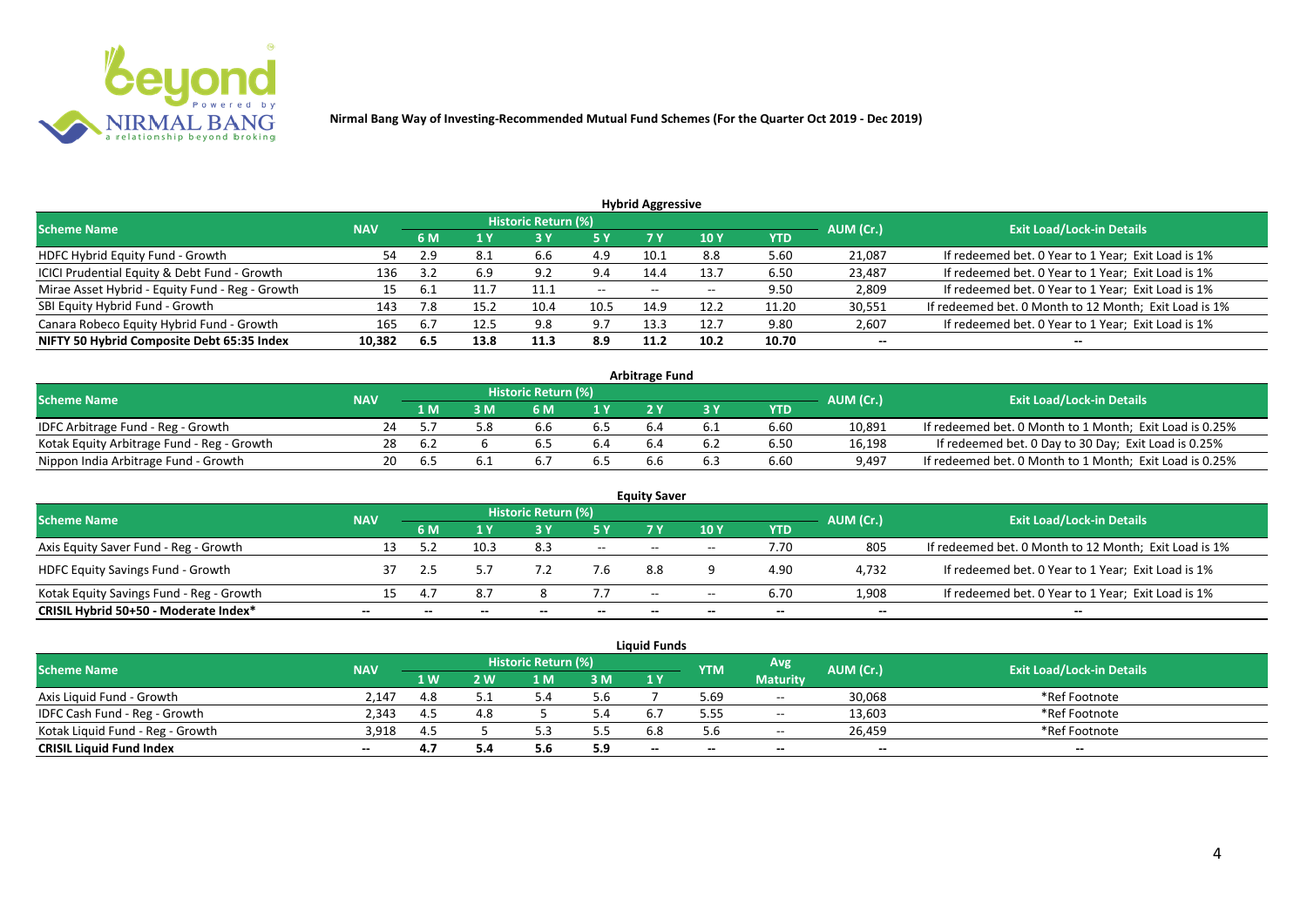

| <b>Ultra Short Fund</b>                       |            |     |                                                              |       |        |                                  |                          |                 |       |       |  |  |  |  |
|-----------------------------------------------|------------|-----|--------------------------------------------------------------|-------|--------|----------------------------------|--------------------------|-----------------|-------|-------|--|--|--|--|
| <b>Scheme Name</b>                            | <b>NAV</b> |     | <b>Historic Return (%)</b><br>Avg<br>AUM (Cr.)<br><b>YTM</b> |       |        | <b>Exit Load/Lock-in Details</b> |                          |                 |       |       |  |  |  |  |
|                                               |            | 1 M | : M                                                          | 6 M   | 1 Y    | 3 Y                              |                          | <b>Maturity</b> |       |       |  |  |  |  |
| IDFC Ultra Short Term Fund - Reg - Growth     |            |     |                                                              | 8.3   | 8.6    | $\overline{\phantom{a}}$         | 6.28                     | $-$             | 4,254 | Nil   |  |  |  |  |
| Sundaram Ultra Short Term Fund - Reg - Growth | 10         | 59  | 5.9                                                          | $- -$ | $  \,$ | $\overline{\phantom{a}}$         | 6.32                     | $\sim$ $\sim$   | 317   | Nil   |  |  |  |  |
| L&T Ultra Short Term Fund - Growth            | 32         | b.b | 6.5                                                          |       | 8.2    |                                  | 6.06                     | $\sim$          | 2,841 | Nil   |  |  |  |  |
| <b>NIFTY Ultra Short Duration Debt Index</b>  | 3,963      |     | 6.7                                                          | 7.9   | 8.3    |                                  | $\overline{\phantom{a}}$ | $- -$           | $- -$ | $- -$ |  |  |  |  |

| <b>Money Market Fund</b>                                   |            |      |     |                     |       |       |            |                 |           |                                  |  |  |  |
|------------------------------------------------------------|------------|------|-----|---------------------|-------|-------|------------|-----------------|-----------|----------------------------------|--|--|--|
| <b>Scheme Name</b>                                         | <b>NAV</b> |      |     | Historic Return (%) |       |       | <b>YTM</b> | Avg             | AUM (Cr.) | <b>Exit Load/Lock-in Details</b> |  |  |  |
|                                                            |            | '1 M | M   | 6 M                 | 1Y    | 3 Y   |            | <b>Maturity</b> |           |                                  |  |  |  |
| Aditya Birla Sun Life Money Manager Fund - Reg -<br>Growth | 263        | 6.3  | 6.6 | 8.3                 | 8.6   |       | 5.98       | $- -$           | 10,452    | Nil                              |  |  |  |
| Franklin India Savings Fund - Growth                       | 36         |      | 7.4 |                     |       |       | 6.41       | $- -$           | 3,571     | Nil                              |  |  |  |
| Nippon India Money Market Fund - Growth                    | 2.962      | 7.0  |     | 8.4                 | 8.6   |       | 6.13       | 0.46            | 2,587     | Nil                              |  |  |  |
| <b>CRISIL Liquid Fund Index</b>                            | $- -$      | 5.6  | 5.9 | 6.6                 | $- -$ | $- -$ | $- -$      | $- -$           | $- -$     | $- -$                            |  |  |  |

| <b>Short Term Fund</b>                          |            |        |     |                            |      |           |            |                 |           |                                  |  |  |  |
|-------------------------------------------------|------------|--------|-----|----------------------------|------|-----------|------------|-----------------|-----------|----------------------------------|--|--|--|
| <b>Scheme Name</b>                              | <b>NAV</b> |        |     | <b>Historic Return (%)</b> |      |           | <b>YTM</b> | Avg             | AUM (Cr.) | <b>Exit Load/Lock-in Details</b> |  |  |  |
|                                                 |            | 1 M    | 3 M | <b>6M</b>                  | 1Y   | <b>3Y</b> |            | <b>Maturity</b> |           |                                  |  |  |  |
| Axis Short Term Fund - Growth                   | 22         | - 11.9 |     |                            | 10.5 |           | 6.89       | $\sim$          | 3,073     | Nil                              |  |  |  |
| HDFC Short Term Debt Fund - Growth              |            |        |     | 11.2                       | 10.3 | 7.8       | 7.56       | $\sim$ $-$      | 8,974     | Nil                              |  |  |  |
| IDFC Bond Fund - Short Term Plan - Reg - Growth | 40         | 12.3   | 8.b | 11.5                       | 10.9 |           | 7.05       | $\sim$          | 10,676    | Nil                              |  |  |  |
| Kotak Bond Short Term Fund - Reg - Growth       | 37         | 10.6   | 7.8 | 11.4                       | 10.6 |           | 7.59       | $\sim$ $\sim$   | 9,949     | Nil                              |  |  |  |
| L&T Short Term Bond Fund - Reg - Growth         | 19         |        |     |                            | 10.4 |           | 7.04       | $\sim$ $-$      | 4,674     | Nil                              |  |  |  |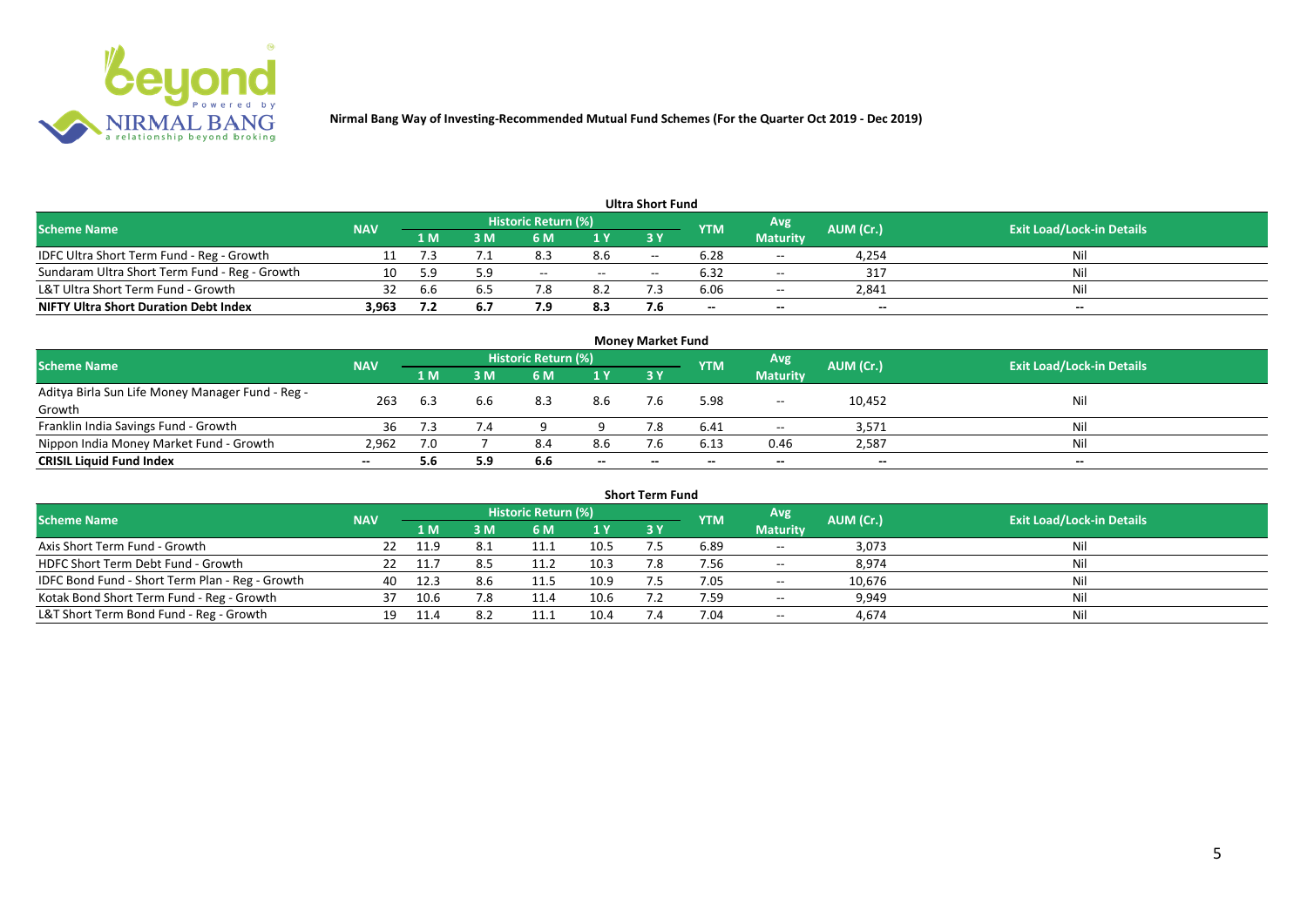

| <b>Low Duration Fund</b>                  |            |     |     |                            |     |    |            |                 |           |                                  |  |  |  |  |
|-------------------------------------------|------------|-----|-----|----------------------------|-----|----|------------|-----------------|-----------|----------------------------------|--|--|--|--|
| <b>Scheme Name</b>                        | <b>NAV</b> |     |     | <b>Historic Return (%)</b> |     |    | <b>YTM</b> | Avg             | AUM (Cr.) | <b>Exit Load/Lock-in Details</b> |  |  |  |  |
|                                           |            | 1 M | 3 M |                            | 1Y  | 3Y |            | <b>Maturity</b> |           |                                  |  |  |  |  |
| Axis Treasury Advantage Fund - Growth     | 2.201      |     |     | $Q \Lambda$                | 9.4 |    | 6.43       | $- -$           | 3,561     | Ni                               |  |  |  |  |
| Canara Robeco Savings Fund - Reg - Growth |            | 7.0 |     |                            | 8.7 |    | 6.2401     | $-$             | 1,119     | Nil                              |  |  |  |  |
| IDFC Low Duration Fund - Reg - Growth     |            |     |     |                            |     |    | 6.36       | $-$             | 4,974     | Nil                              |  |  |  |  |

| <b>Banking &amp; PSU Bond Funds</b>            |            |      |     |                            |      |           |            |                 |           |                                  |  |  |  |
|------------------------------------------------|------------|------|-----|----------------------------|------|-----------|------------|-----------------|-----------|----------------------------------|--|--|--|
| <b>Scheme Name</b>                             | <b>NAV</b> |      |     | <b>Historic Return (%)</b> |      |           | <b>YTM</b> | Avg             | AUM (Cr.) | <b>Exit Load/Lock-in Details</b> |  |  |  |
|                                                |            | 1 M  | . M | 6 M                        |      | <b>3Y</b> |            | <b>Maturity</b> |           |                                  |  |  |  |
| HDFC Banking and PSU Debt Fund - Reg - Growth  | 16         | 12.6 | 8.8 |                            | 11.3 |           | .79        | $\sim$ $\sim$   | 3.888     | Nil                              |  |  |  |
| Kotak Banking and PSU Debt Fund - Reg - Growth | 45         | 11.6 | 7.6 |                            | 11.8 |           |            | $- -$           | 3,068     | Nil                              |  |  |  |
| IDFC Banking & PSU Debt Fund - Reg - Growth    |            | 14.0 |     |                            | 13.2 |           | .23        | $- -$           | 11.210    | Nil                              |  |  |  |

| <b>Corporate Bond Funds</b>                         |            |      |     |                            |                |     |            |                 |           |                                                        |  |  |  |
|-----------------------------------------------------|------------|------|-----|----------------------------|----------------|-----|------------|-----------------|-----------|--------------------------------------------------------|--|--|--|
| <b>Scheme Name</b>                                  | <b>NAV</b> |      |     | <b>Historic Return (%)</b> |                |     | <b>YTM</b> | Avg             | AUM (Cr.) | <b>Exit Load/Lock-in Details</b>                       |  |  |  |
|                                                     |            | 1 M  | : M | 6 M                        | 1 <sup>Y</sup> | 3 Y |            | <b>Maturity</b> |           |                                                        |  |  |  |
| ICICI Prudential Corporate Bond Fund - Reg - Growth | 20         | 11.1 |     |                            | 10.4           |     | '.34       | 2.36            | 9,147     | <b>Nil</b>                                             |  |  |  |
| L&T Triple Ace Bond Fund - Reg - Growth             | 50         | 9.8  |     | 16.7                       | 13.8           |     | 7.74       | $- -$           | 1,754     | If redeemed bet. 0 Month to 3 Month; Exit Load is 0.5% |  |  |  |
| Kotak Corporate Bond Fund - Std - Growth            | 2.620      | 11.2 | 8.8 | 10.9                       | 10.4           | 8.1 |            | $\sim$ $\sim$   | 3,432     | Nil                                                    |  |  |  |

|                                                   |            |      |     |                            |     | <b>Credit Risk Fund</b> |            |                 |           |                                                           |
|---------------------------------------------------|------------|------|-----|----------------------------|-----|-------------------------|------------|-----------------|-----------|-----------------------------------------------------------|
| <b>Scheme Name</b>                                | <b>NAV</b> |      |     | <b>Historic Return (%)</b> |     |                         | <b>YTM</b> | Avg             | AUM (Cr.) | <b>Exit Load/Lock-in Details</b>                          |
|                                                   |            | 1 M  | I M | 6 M                        | 1 Y | 3 Y                     |            | <b>Maturity</b> |           |                                                           |
| <b>ICICI Prudential Credit Risk Fund - Growth</b> | 21         | 12.3 | 9.1 | 10                         | 9.4 |                         | 10.29      | 1.77            | 10,942    | If redeemed bet. 0 Year to 1 Year; Exit Load is 1%        |
| Kotak Credit Risk Fund - Reg - Growth             |            | 13.0 | 9.3 | 10.4                       | 9.4 |                         | 9.71       | $- -$           | 4,815     | If redeemed bet. 0 Year to 1 Year; Exit Load is 1%        |
|                                                   |            |      |     |                            |     |                         |            |                 |           | If redeemed bet. 0 Month to 12 Month; Exit Load is 3%, If |
| SBI Credit Risk Fund - Growth                     |            | 10.2 |     | 8.9                        | 7.6 | 6.8                     | 9.26       | $- -$           | 5,155     | redeemed bet. 12 Month to 24 Month; Exit Load is 1.5%, If |
|                                                   |            |      |     |                            |     |                         |            |                 |           | redeemed bet. 24 Month to 36 Month; Exit Load is 0.75%    |